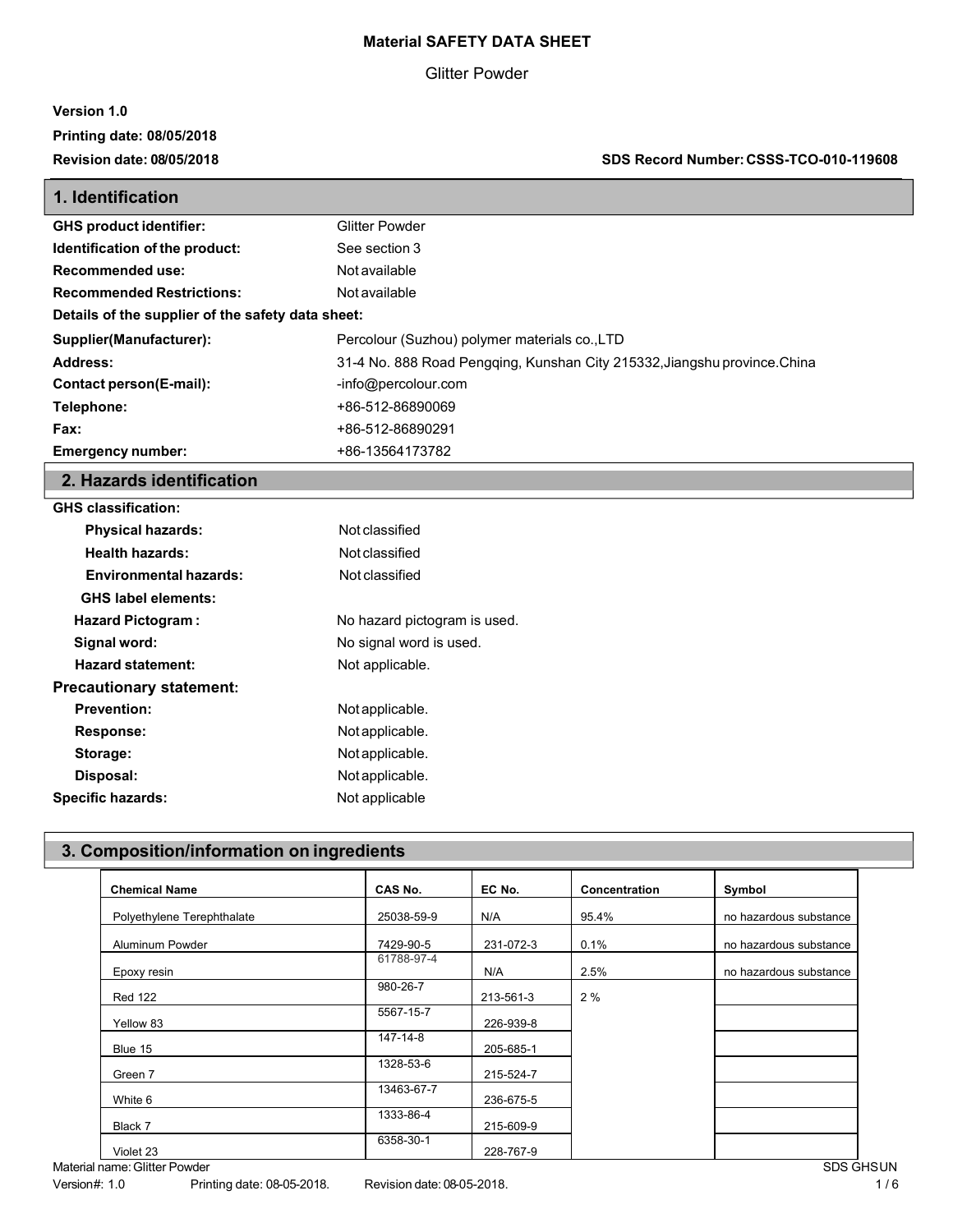| 4. First aid measures                                                                     |                                                                                                              |
|-------------------------------------------------------------------------------------------|--------------------------------------------------------------------------------------------------------------|
| Description of necessary first-aid measures:                                              |                                                                                                              |
| Inhalation:                                                                               | If inhaled, remove to fresh air. If not breathing give artificial respiration. If breathing is               |
|                                                                                           | difficult, give oxygen.                                                                                      |
| Skin:                                                                                     | In case of contact, immediately wash skin with soap and copious amounts of water.                            |
| Eye:                                                                                      | In case of contact, immediately flush eyes with copious amounts of water for at least 15<br>minutes.         |
| Ingestion:                                                                                | If swallowed, wash out mouth with water provided person is conscious. Call aphysician.                       |
| both acute and delayed:                                                                   | <b>Most important symptoms and effects.</b> The product is not classified as harmful to human health effect. |
| Indication<br>of<br>immediate<br>attention and special treatment needed,<br>if necessary: | <b>medical</b> Treat symptomatically.                                                                        |
|                                                                                           |                                                                                                              |

| 5. Fire-fighting measures                  |                                                                                               |
|--------------------------------------------|-----------------------------------------------------------------------------------------------|
| Suitable extinguishing media:              | Water, carbon dioxide, foam, dry chemical powder.                                             |
| Unsuitable extinguishing media:            | Not available.                                                                                |
| arising from<br>hazards<br>Specific<br>the | During fire, carbon monoxide may be formed.                                                   |
| chemical:                                  |                                                                                               |
| Protective equipment and precautions       | Self-contained breathing apparatus and full protective clothing must be worn in case of fire. |
| for firefighters:                          | In the event of fire, cool tanks with water spray.                                            |
|                                            |                                                                                               |

| 6. Accidental release measures                                                |                                                                                              |  |
|-------------------------------------------------------------------------------|----------------------------------------------------------------------------------------------|--|
| Personal<br>precautions.<br>protective<br>equipment and emergency procedures: | Wear respirator, chemical safety goggles, rubber boots, and heavy rubbergloves.              |  |
| <b>Environmental precautions:</b>                                             | Avoid discharge into drains, water courses or onto the ground.                               |  |
| Methods and materials for containment                                         | Sweep up, place in a bag and hold for waste disposal. Avoid raising dust. Ventilate area and |  |
| and cleaning up:                                                              | wash spill site after material pickup is complete.                                           |  |
|                                                                               |                                                                                              |  |

| 7. Handling and storage                |                                                                                   |
|----------------------------------------|-----------------------------------------------------------------------------------|
| Precautions for safe handling:         | Do not breathe dust. Avoid contact with eyes, skin, and clothing.                 |
| Conditions for safe storage, including | Keep tightly closed. Store in a cool dry place. Keep away from heat and flammable |
| any incompatibilities:                 | substances.                                                                       |

| 8. Exposure controls/personal protection |                                                                                            |  |
|------------------------------------------|--------------------------------------------------------------------------------------------|--|
| <b>Control parameters:</b>               | Poly(ethyleneterephthalate)(CAS#25038-59-9):IPRV=5mg/m <sup>3</sup> (Lithuania)            |  |
|                                          | Aluminium (CAS#7429-90-5): IPRV=5mg/m <sup>3</sup> (Lithuania)                             |  |
| Appropriate engineering controls:        | Use process enclosures, local exhaust ventilation or other engineering controls to keep    |  |
|                                          | worker exposure to airborne contaminants below any recommended or statutory limits. If     |  |
|                                          | user operations generate dust, fumes or mist, use ventilation to keep exposure to airborne |  |
|                                          | contaminants below the exposure limit.                                                     |  |
| Personal protective equipment:           |                                                                                            |  |
| Eye/face protection:                     | Wear safety glasses.                                                                       |  |
| <b>Skin protection:</b>                  | Wear protective clothing.                                                                  |  |
|                                          |                                                                                            |  |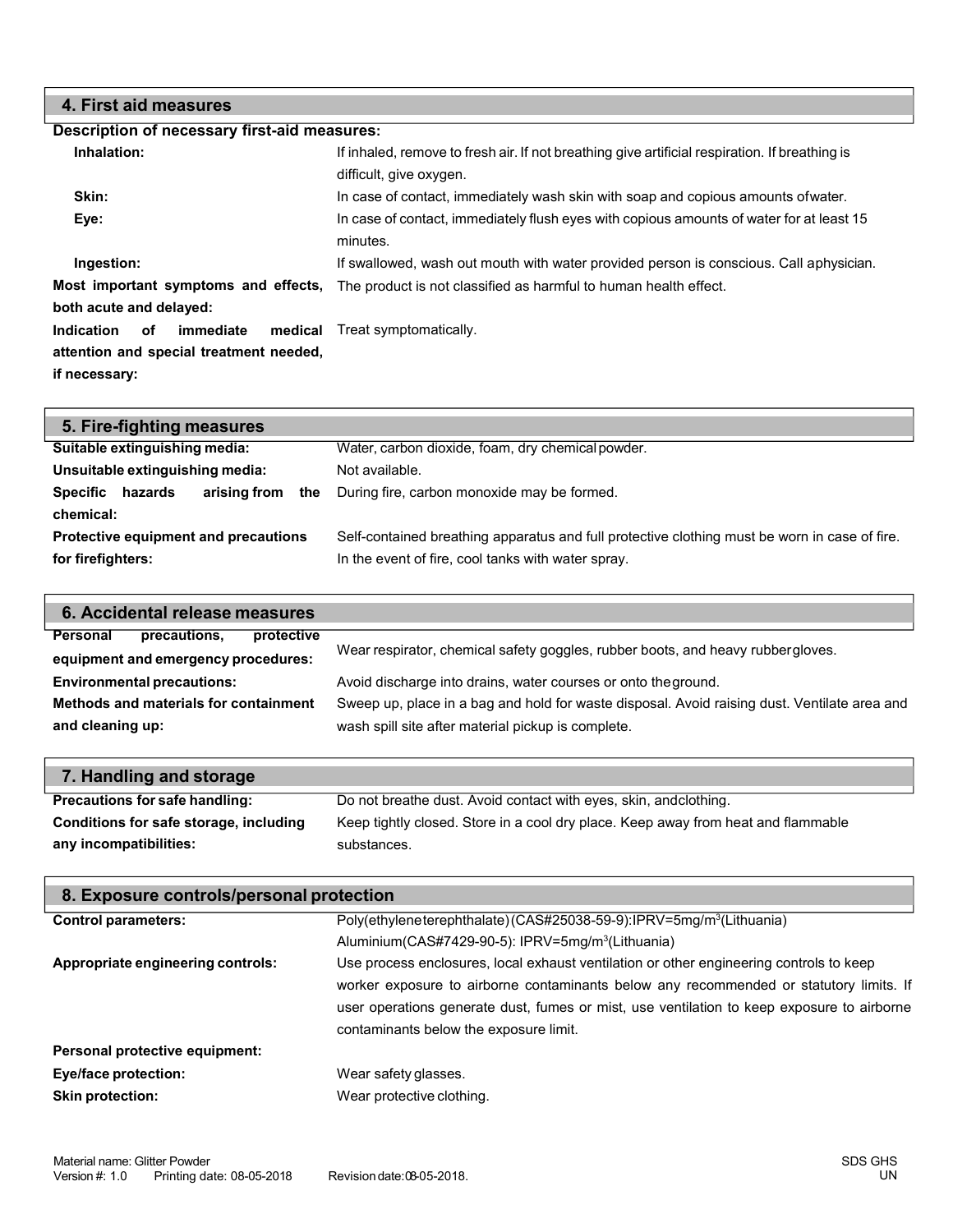Use respirators and components tested and approved under appropriate government standards such as NIOSH (US) or CEN (EU). Where risk assessment shows air-purifying respirators are appropriate use a dust mask type N95 (US) or type P1 (EN 143) respirator. Wear cotton, canvas or leather gloves.

# **Respiratory protection:**

#### **9. Physical and chemical properties**

| Appearance:                                             |                       |
|---------------------------------------------------------|-----------------------|
| <b>Physical state:</b>                                  | Solid                 |
| Form:                                                   | <b>Glitter Powder</b> |
| Color:                                                  | A variety of colors   |
| Odor:                                                   | Mild odor             |
| <b>Odour threshold:</b>                                 | Not available         |
| PH:                                                     | Not available         |
| <b>Melting point/Freezing point:</b>                    | Not available         |
| Initial boiling point and boiling range: Not available  |                       |
| Flash point:                                            | Not available         |
| <b>Evaporation rate:</b>                                | <b>Not available</b>  |
| Flammability (solid, gas):                              | Not available         |
| Upper/lower flammability or explosive                   | Not available         |
| limits:                                                 |                       |
| Vapor pressure:                                         | Not available         |
| Vapor density:                                          | Not available         |
| <b>Relative density:</b>                                | Not available         |
| Solubility $(H2O)$ :                                    | Not available         |
| Partition coefficient (n-octanol/water) : Not available |                       |
| Auto-ignition temperature:                              | Not available         |
| <b>Decomposition temperature:</b>                       | Not available         |
| Molecular weight:                                       | Not available         |
| <b>Molecular formula:</b>                               | Not available         |
| <b>Viscosity:</b>                                       | Not available         |
| Specific gravity:                                       | $>1$ (water=1)        |

## **10. Stability and reactivity**

| <b>Reactivity:</b>                       | The substance is stable under normal storage and handling conditions. |
|------------------------------------------|-----------------------------------------------------------------------|
| <b>Chemical stability:</b>               | Material is stable under normal conditions                            |
| Possibility of hazardous reactions:      | No dangerous reaction known under conditions of normal use.           |
| <b>Conditions to avoid:</b>              | Contact with incompatible materials. Avoid high temperature.          |
| Incompatible materials:                  | Strong acid, strong alkali.                                           |
| <b>Hazardous decomposition products:</b> | Carbon monoxide, acrolect and other aldehydes.                        |
|                                          |                                                                       |

| 11. Toxicological information     |                                                                              |
|-----------------------------------|------------------------------------------------------------------------------|
| <b>Toxicological data:</b>        |                                                                              |
| <b>Toxicological information:</b> | Occupational exposure to the substance or mixture may cause adverse effects. |
| <b>Acute toxicity:</b>            |                                                                              |
| LD50(Oral, Rat):                  | Not available.                                                               |
| LD50(Dermal, Rabbit):             | Not available.                                                               |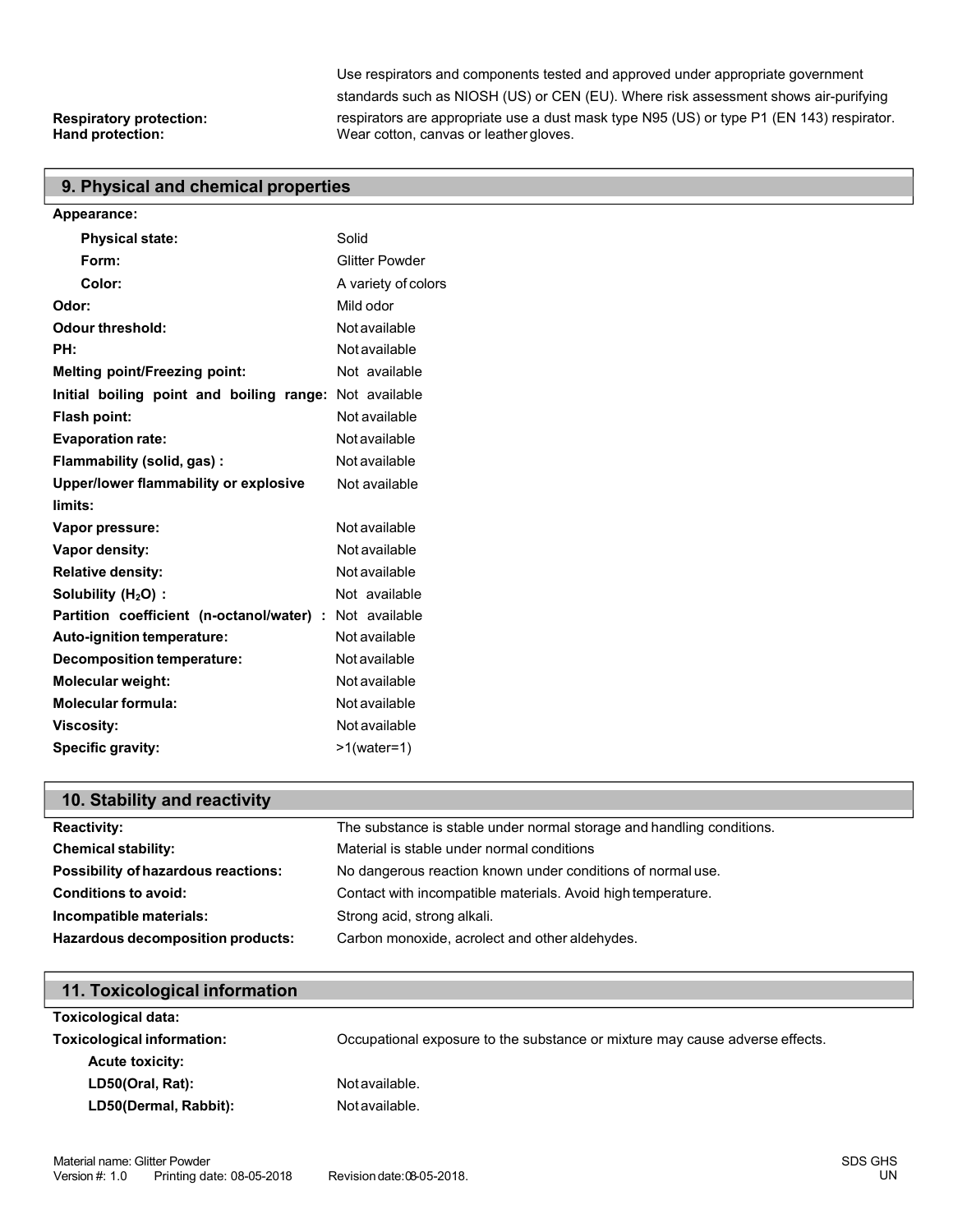| LC50(Inhalation, Rat):                   | Not available.                                            |
|------------------------------------------|-----------------------------------------------------------|
| <b>Skin corrosion/Irritation:</b>        | Not classified                                            |
| damage/irritation:<br>Not<br>Serious eye | classified                                                |
| or skin sensitization:<br>Respiratory    | Not classified                                            |
| Germ cell mutagenicity:                  | Not classified                                            |
| Carcinogenicity:                         | Not classified                                            |
| <b>Reproductive toxicity:</b>            | Not classified                                            |
| <b>STOT-single exposure:</b>             | Not classified                                            |
| <b>STOT-repeated exposure:</b>           | Not classified                                            |
| <b>Aspiration hazard:</b>                | Not classified                                            |
| <b>Other information</b>                 | This product has no known adverse effect on human health. |

## **12. Ecological information**

| <b>Toxicity:</b>                   |                       |                    |                                                                                            |                |                                                            |                   |                |
|------------------------------------|-----------------------|--------------------|--------------------------------------------------------------------------------------------|----------------|------------------------------------------------------------|-------------------|----------------|
|                                    | <b>Acute toxicity</b> |                    | <b>Time</b>                                                                                | <b>Species</b> | Method                                                     | <b>Evaluation</b> | <b>Remarks</b> |
|                                    | <b>LC50</b>           | N/A                | 96h                                                                                        | Fish           | OECD <sub>203</sub>                                        | N/A               | N/A            |
|                                    | <b>EC50</b>           | N/A                | 48h                                                                                        | Daphnia        | OECD <sub>202</sub>                                        | N/A               | N/A            |
|                                    | <b>EC50</b>           | N/A                | 72h                                                                                        | Algae          | OECD <sub>201</sub>                                        | N/A               | N/A            |
| Persistence and degradability:     |                       |                    |                                                                                            |                | No data is available on the degradability of this product. |                   |                |
| <b>Bio accumulative potential:</b> |                       | No data available. |                                                                                            |                |                                                            |                   |                |
| Mobility in soil:                  |                       | No data available. |                                                                                            |                |                                                            |                   |                |
| Other adverse effects:             |                       |                    | No other adverse environmental effects (e.g. ozone depletion, photochemical ozone          |                |                                                            |                   |                |
|                                    |                       |                    | creation potential, endocrine disruption, global warming potential) are expected from this |                |                                                            |                   |                |
|                                    |                       |                    |                                                                                            | component.     |                                                            |                   |                |

| 13. Disposal considerations          |                                                                                              |
|--------------------------------------|----------------------------------------------------------------------------------------------|
| Disposal methods:                    | Collect and reclaim or dispose in sealed containers at licensed waste disposalsite.          |
| Waste from residues/unused products: | Dispose of in accordance with local regulations. Empty containers or liners may retain some  |
|                                      | product residues. This material and its container must be disposed of in a safe manner (see: |
|                                      | Disposal instructions).                                                                      |
| Contaminated packaging:              | Empty containers should be taken to an approved waste handling site for recycling or         |
|                                      | disposal. Since emptied containers may retain product residue, follow label warnings even    |
|                                      | after container is emptied.                                                                  |

| <b>14. Transport information</b> |                                                                        |
|----------------------------------|------------------------------------------------------------------------|
| <b>ADR</b>                       |                                                                        |
| UN number                        | Not regulated                                                          |
| Proper shipping name             | Not regulated                                                          |
| <b>Hazard class</b>              | Not regulated                                                          |
| Packing group                    | Not regulated                                                          |
| Labels required                  | Not regulated                                                          |
| <b>Special precautions</b>       | Read safety instructions, SDS and emergency procedures beforehandling. |
| UN number                        | Not regulated                                                          |
| Proper shipping name             | Not regulated                                                          |
| <b>Hazard class</b>              | Not regulated                                                          |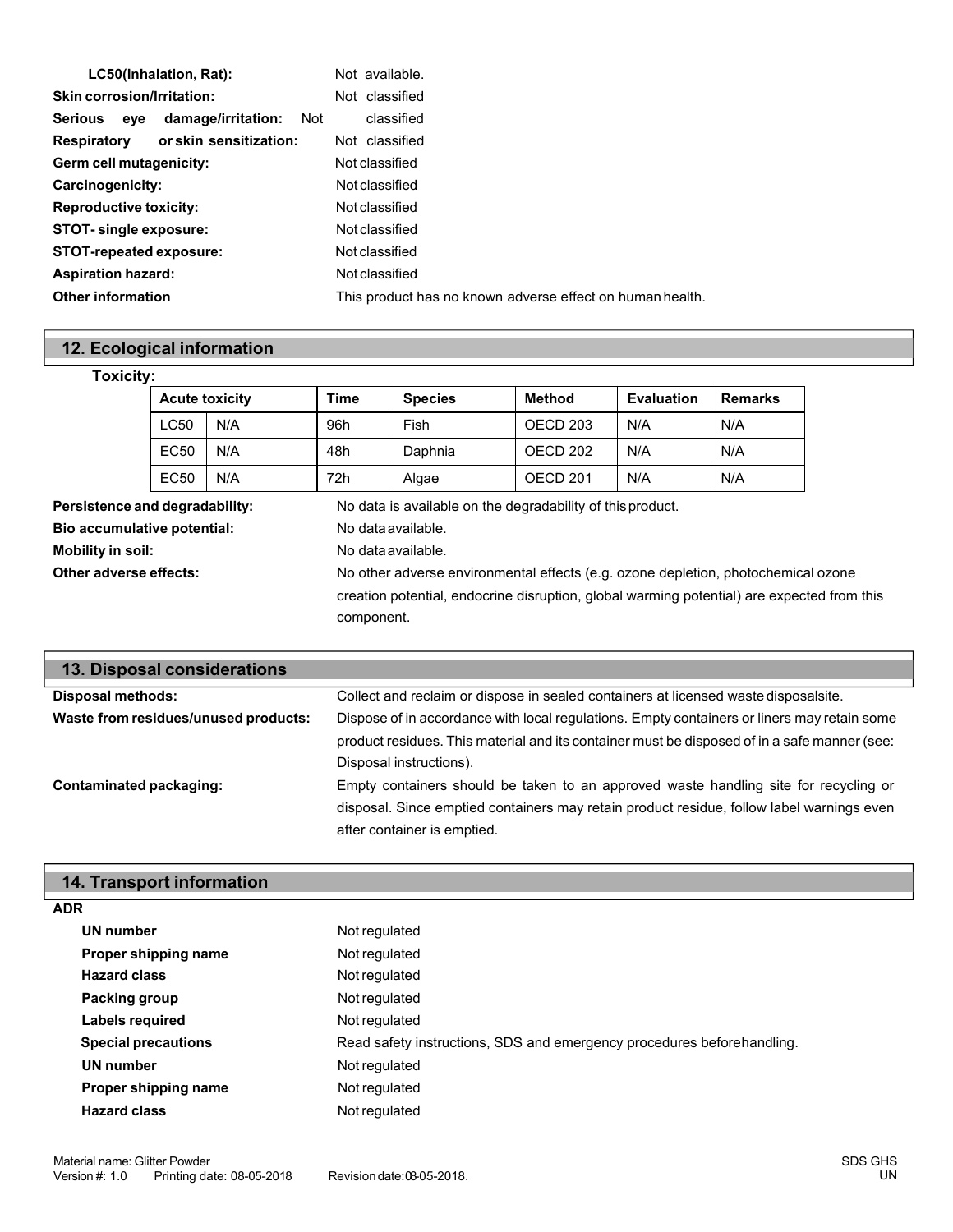| Packing group                           | Not regulated                                                                           |
|-----------------------------------------|-----------------------------------------------------------------------------------------|
| <b>Special precautions</b>              | Read safety instructions, SDS and emergency procedures before handling.                 |
| <b>UN number</b>                        | Not regulated                                                                           |
| Proper shipping name                    | Not regulated                                                                           |
| <b>Hazard class</b>                     | Not regulated                                                                           |
| Packing group                           | Not regulated                                                                           |
| Environmental hazards                   | Not regulated                                                                           |
| <b>Marine pollutant</b>                 | No.                                                                                     |
| <b>EmS</b>                              | Not regulated                                                                           |
| <b>Special precautions</b><br>UN number | Read safety instructions, SDS and emergency procedures beforehandling.<br>Not regulated |
| Proper shipping name                    | Not regulated                                                                           |
| <b>Hazard class</b>                     | Not regulated                                                                           |
| Packing group                           | Not regulated                                                                           |
| Labels required                         | Not regulated                                                                           |
| <b>Special precautions Read safety</b>  | Read safety instructions, SDS and emergency procedures beforehandling.                  |
| ADR; IATA; IMDG; RID                    | No information available                                                                |
| Transport in bulk according to Annex II | No information available                                                                |
| of MARPOL 73/78 and the IBC Code:       |                                                                                         |

## **15. Regulatory information**

| <b>Inventory status:</b> |                                                                                     |                        |
|--------------------------|-------------------------------------------------------------------------------------|------------------------|
| Country(s) or region     | <b>Inventory name</b>                                                               | On inventory (yes/no)* |
| Australia                | Australian Inventory of ChemicalSubstances (AICS)                                   | Not available          |
| Canada                   | Domestic Substances List (DSL)                                                      | Not available          |
| Canada                   | Non-Domestic Substances List (NDSL)                                                 | Not available          |
| China                    | Inventory of Existing Chemical Substances in China<br>(IECSC)                       | Not available          |
| Europe                   | European Inventory of Existing Commercial Chemical<br>Substances (EINECS)           | Not available          |
| Europe                   | European List of Notified Chemical Substances (ELINCS)                              | Not available          |
| Japan                    | Inventory of Existing and New Chemical Substances<br>(ENCS)                         | Not available          |
| Korea                    | Existing Chemicals List (ECL)                                                       | Not available          |
| New Zeal-and             | New Zeal-and Inventory                                                              | Not available          |
| Philippines              | Chemical<br>Inventory<br>Chemicals<br>Philippine<br>оf<br>and<br>Substances (PICCS) | Not available          |